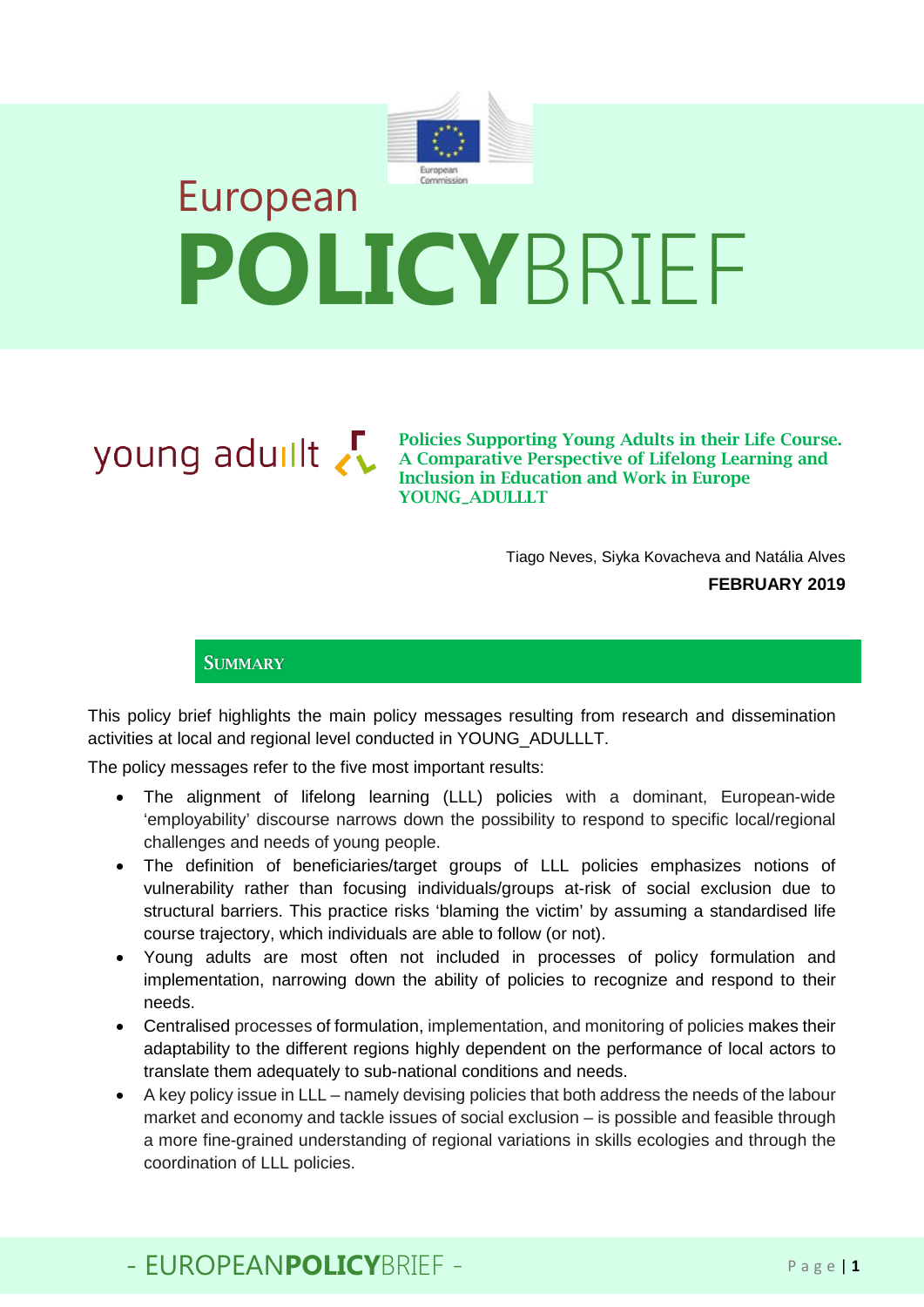## **INTRODUCTION**

This policy brief puts forward main policy messages resulting from research and dissemination activities at local and regional level conducted in YOUNG\_ADULLLT. The project carried out a mixed-method, multi-level comparative study in nine EU-member countries: Austria, Bulgaria, Croatia, Finland, Italy, Germany, Portugal, Spain and the United Kingdom. Two functional regions (FR) were analysed in each country, totalling 18 case studies. The project sought to identify parameters for future decision-making support systems by understanding LLL policies for young adults in their interplay between economy, society, the labour market and education and training systems at regional and local levels. To do so, it observed how LLL policies seek to create economic growth while guaranteeing social inclusion. Like many policies, YOUNG\_ADULLLT was particularly concerned with young people in vulnerable situations.

Specifically, YOUNG ADULLLT set three major objectives:

- 1) Understand the relationship and complementarity of LLL policies in terms of orientations and objectives to their specific target groups; this includes analysing their potential implications and intended and unintended effects on young adult life courses.
- 2) From the perspective of the young adults, the project enquires into policies' fit and potentials for successfully appreciating and exploiting the hidden resources of young adults for building life projects.
- 3) Research LLL policies in their embedding and interaction in the regional economy, the labour market and the individual life projects of young adults in order to identify best practices and patterns of coordinating policy-making at local/regional level.

This required analysing the compatibility, complementarity and implications of a wide range of LLL policy orientations, objectives, measures and target group constructions, always with a particular focus on regional specificities and young adults in vulnerable situations. Thus, it was also necessary to assess the ways in which the living standards of young adults condition their ability to pursue their life projects as well as young adults' outlooks on lifelong learning. Finally, fulfilling these objectives involved analysing the local and regional LLL policy networks, skills formation systems and best practices.

Three specifications are in order:

*First*, while YOUNG\_ADULLLT uncovered a number of dimensions where diversity – both between and within countries – needs to be duly considered when designing and implementing LLL policies, this European Policy Brief focuses on elements that are relevant to all or, at least, the majority of the FRs studied.

*Second*, while policies typically equate 'employability' with the fulfilment of an economic goal through the adaptation of individuals to the labour market, either through prevention, compensation or activation strategies, YOUNG\_ADULLLT suggests that 'employability' also needs to consider their empowerment. This means understanding individuals' needs and offering them tailor-made solutions that may relinquish further institutional and structural re-arrangements.

*Lastly*, in order to avoid essentialising young adults', YOUNG\_ADULLLT understands 'vulnerability' as a social-relational notion, as exposure to social disadvantages that emerge from complex configurations of risks affecting various life domains, namely the economy, demography, education, participation, health and the labour market.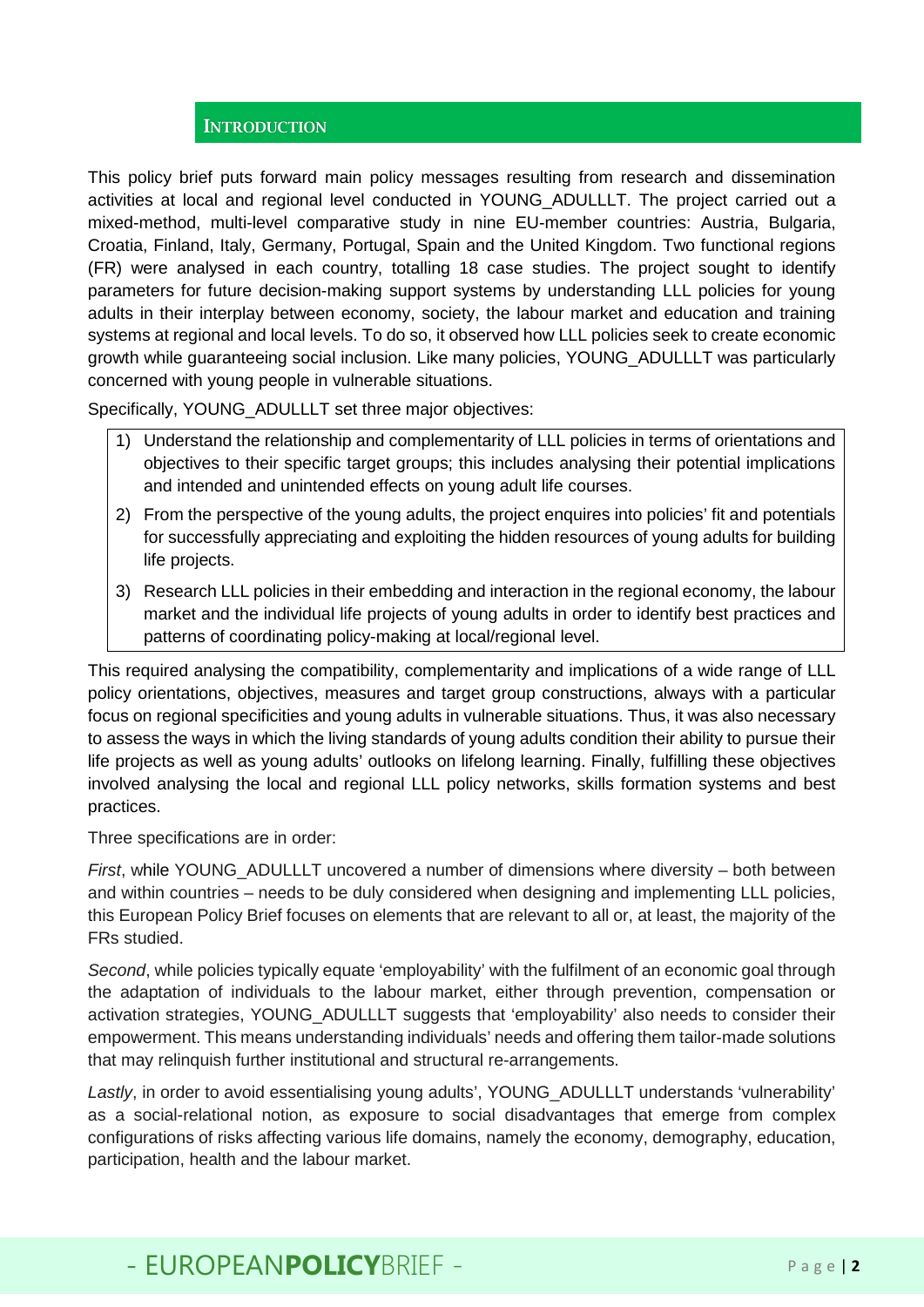## MAIN FINDINGS

#### **Lifelong learning policies supporting young adults' life courses: Meanings and impact**

- 'Employability' is commonly applied by LLL policies, either as a main objective or a rationale for framing the policy agenda and practice, and this is implemented through four logics of intervention (prevention, compensation, activation and empowerment);
- 'Vulnerability' has been instrumental in framing the target groups of LLL policies, which tend to regard it more as an individual feature in need of compensation, correction and prevention rather than deriving from structural conditions and relations. Against this background, target groups are usually understood as problematic and the absence of a 'standard' life course is often taken as an indicator of 'vulnerability'. LLL policies, then, tend to be implemented as a series of ordered, normalised steps that need to be followed in order to fulfil social expectations and thus attain a desired 'normal' life course. However, life-courses are increasingly de-standardised and individualized, and young people's educational trajectories increasingly diversified.
- Target group construction is based on broad, standard criteria (age, educational qualifications, gender and immigration status, among others), often failing to consider the context-specific situations, living standards and specific needs of young adults. One reason for this is that young adults are rarely included in the processes of policy design and implementation.
- Resulting from the increased relevance of LLL, the vast majority of the policies analysed could hardly be clearly distinguished and attributed to a single policy sector (education, labour market or youth/social policy).

#### **Regional landscapes of LLL policies in Europe**

- There are significant differences in living conditions of young adults across countries and even between FRs. Also, the economic recession of the past decade has had a greater impact on the less developed regions, pointing to the need for understanding the dynamics of supply and demand in the specific contexts of the FRs and over time.
- FRs are complex configurations, and mismatches occur between their territorial/administrative boundaries and relational dynamics. Furthermore, their skills equilibrium is challenged by local dependencies, national structures and global economic development. There is need for data that illuminate how particular skills regimes and LLL policy and programme options play out at the FR level and in different sectors–and a coordinated approach to managing this. This also underlines the need for vigilance concerning the potential mismatch between programmes and the regional labour market –e.g. preparation for jobs that won't exist or jobs that are not 'decent'.
- Data that might assist in informing policy-making is scarce at the level of regions. Data available is more often than not aggregated at the national level, undermining their ability to offer a contextualised picture of the risk profiles related to the living conditions of young people in different European regions.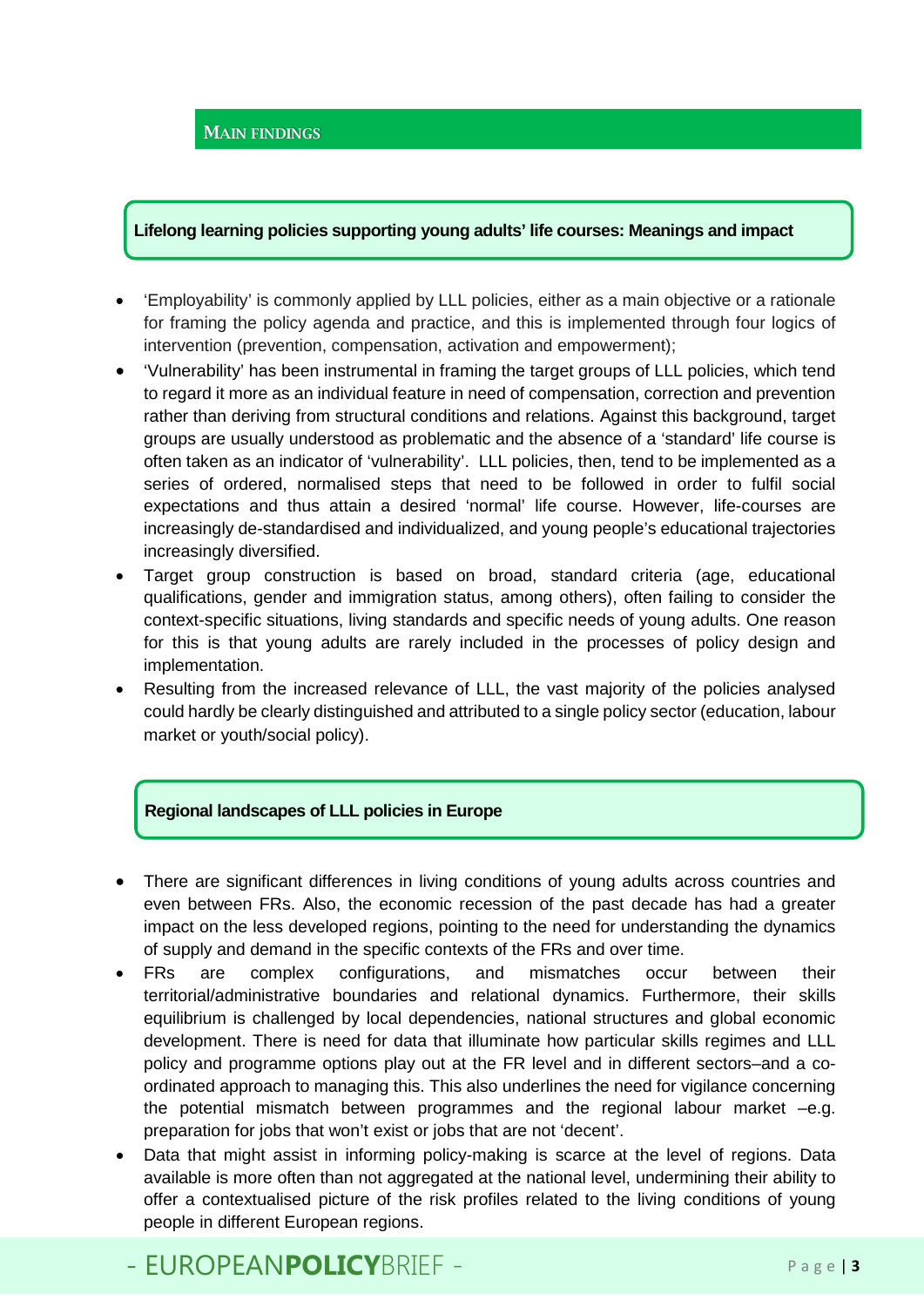#### **Coordinated policy-making in LLL: supporting decision-making**

- The ability of LLL policies to support young adults is weakened by the divergence of policies' designers, implementers and addressees on the issues at stake, the adequate solutions derived from them as well as on what counts as success. Young adults are more often than not perceived as passive beneficiaries, preventing thus their active involvement and participation.
- Policy-making patterns is the different regions studied is heavily influenced by mixed forms of governance—or metagovernance constellations: hierarchical (focused on accountability, strict proceedings, and process management); market (emphasising competition, output and decentralization of structures); network (focused on interdependence, interactive cooperation and more or less informal networks).
- Three main 'knots' were identified that offer insights in distinct phases of LLL policy-making, i.e. the *planning* of a particular policy, its institutional and organisational *regulation*, and its *provision* through the enactment in specific pedagogical arrangements.

## POLICY IMPLICATIONS

- Questioning the dominant representations of young adults put forward in policies requires recognising their active role not only as learners, but also as shapers of their own lives. Considering young adults 'vulnerable' because they do not follow a standard life course locates the responsibility for their vulnerable situation on their individual behaviour, disregarding structural economic and socio-demographic conditions. Characterising LLL target groups in negative undertones risks generating social stigma against, for instance, VET, regarded as a second – or even a last – choice for underachievers.
- Taking a wider perspective when defining LLL policy goals and orientations requires avowing a narrow view of 'employability' as simply intervening in individual's preparedness for work. Eliding goals related to distinct sectors (labour market, social and youth welfare and education) creates ambivalences and contradictions in the functions of LLL policies. Recognizing that promoting employability does not fully or necessarily equals promoting equity, the empowerment of individuals and tackling poverty and social exclusion.
- Acknowledging that lifelong learning policy-making and, even more so, LLL implementation are extremely context-specific, and accounting for the observation that each Functional Region has its unique pattern of governance of skills production and use, involving different actors, institutions and structural settings. Coordinating LLL policy-making requires increasing our understanding of the contexts within which measures are implemented – in particular by enhancing and improving data availability at regional and local levels. It is necessary to tap into new data sources not restricted to education and labour market status. The availability of information related to dimensions such as housing, social and political participation, individual well-being, relational and vital space and skills are needed for the construction of a more fine-grained analysis of the indicators of contextual living conditions.

RECOMMENDATIONS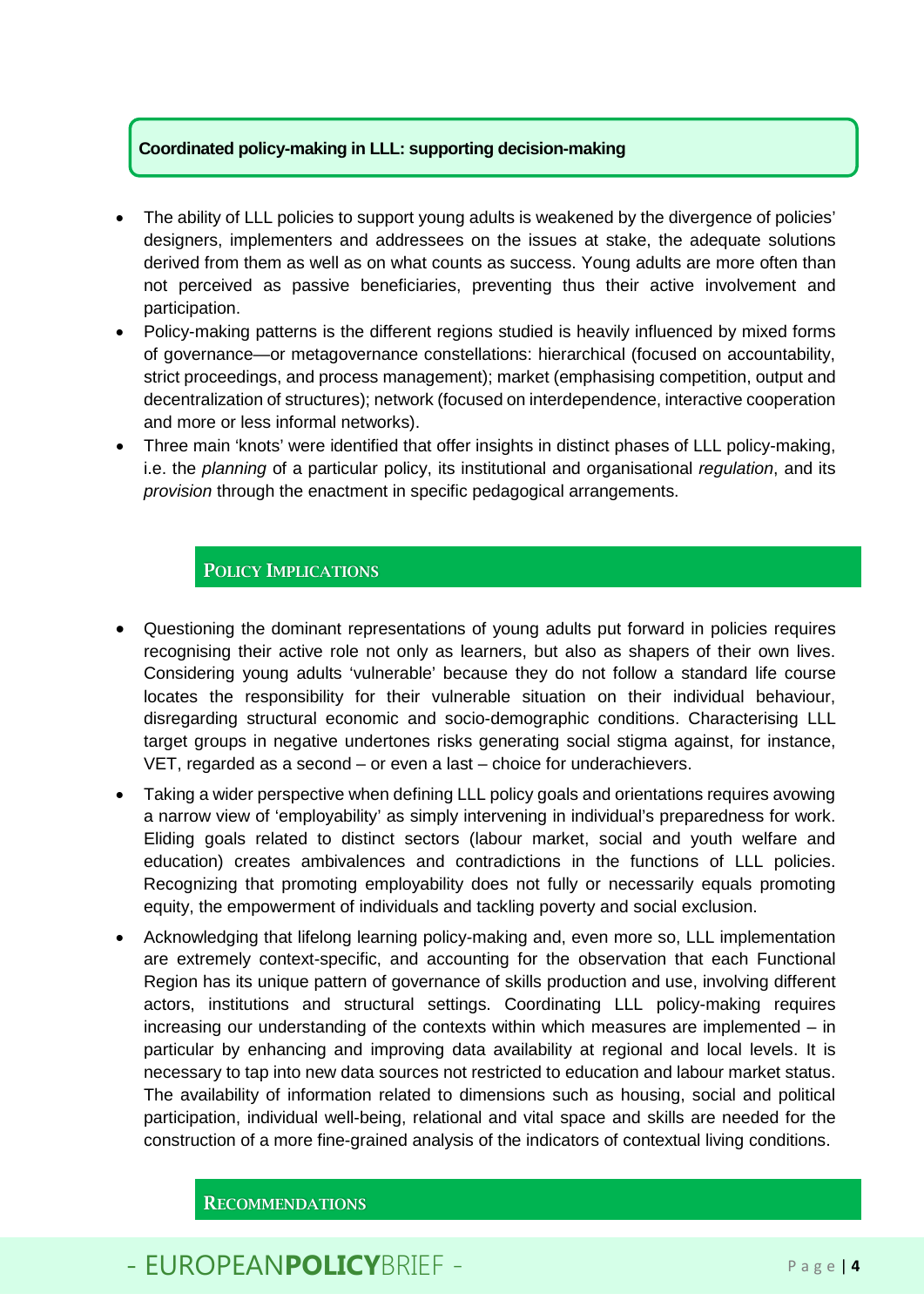- Avoid the pathologisation of individuals when defining target groups by distinguishing clearly the causes and the symptoms of their situation. Acknowledge that the unintended circulation of negative stereotypes will impact the motivation and expectations of young addressees of lifelong learning policies.
- Customise policy solutions that are neither too broad nor too narrow in addressing local/regional needs and expectations, and that engage with the current paradox of devising individual solutions to structural problems.
- Take particular attention to those in vulnerable situations, to 'low-achievers' and youths at risk in order to avoid creating an 'underclass' living in extreme and entrenched exclusion.
- Include training for trainers for those implementing policies on the ground, as they need to be able to provide guidance and information for young adults.
- Incorporate a more flexible approach at the core of LLL policies, one that can deal with features such as the regional definition of target groups, the precarity of professional careers, growing individualization and the globalization of markets.
- Involve young adults as active stakeholders in the design and assessment of LLL policies and alternative educational trajectories, both to better design LLL policies and to better gauge their response to contemporary youth's needs and expectations. Consider the subjective/biographical expectations of young people when defining the goals and success criteria of LLL policies.
- Ensure that clear, accessible and relevant data are available at the regional (NUTS 2 and NUTS 3) level so as to facilitate the adaptation of LLL policies to local contexts, improve the performance of local actors and enhance the adequacy of sub-national arrangements that are crucial to the implementation of LLL policies.
- Improve policy formulation, coordination, and monitoring at different levels, including the compatibility between policies in the education, labour and social/youth policy sectors.
- Consider (and allow for) local and regional variation in monitoring, evaluation and policymaking (e.g. in the design of national skills policies) processes.
- Improve the articulation between the educational system and the labour market, namely through an enhanced understanding of regional differences in labour market demand and supply, an assessment of the equality of access to VET, and weighing up regional employment opportunities with skills training.
- Improve the coordination, flexibility and attractiveness of educational offers in two dimensions: a structural one, encompassing investment in higher secondary education, improvement of the coordination between higher secondary and university programmes and adult education, the revision and update of the technical and professional education system, and the provision of more flexible modes and paths of training in real work environments; a communicational one, aimed at increasing the attractiveness of vocational education and training.

PROJECT IDENTITY